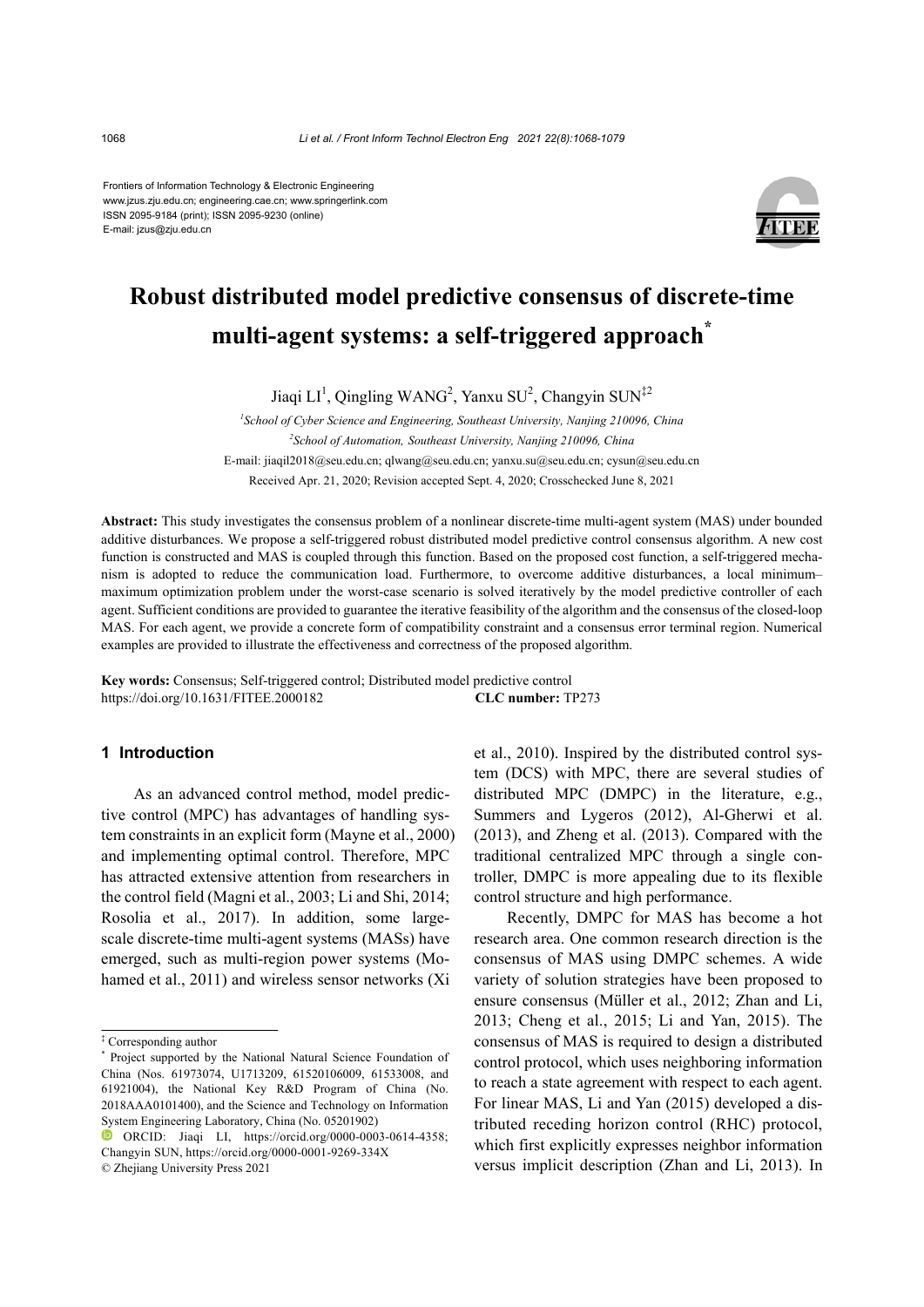addition, more detailed results to ensure consensus were included in Li and Yan (2015) for MAS with linear-time invariant and one-dimensional dynamics. Li et al. (2016) focused on how to design an information exchange mechanism for consensus. In particular, the authors analyzed detailed consensus conditions for finite and infinite horizon cases. They also indicated that consensus performance is related to the network topology. For nonlinear MAS, a relatively general cooperative control DMPC framework was reported by Müller et al. (2012), where a non-iterative solution method was adopted for each agent; i.e., optimization problems are solved only once at each sampling instant, and this results in fewer communication requirements. In Gao et al. (2017), consensus for second-order nonlinear systems with a dynamic reference was considered. Three critical components, the terminal cost, terminal region, and auxiliary controller, were denoted in a more understandable way. Moreover, Gao et al. (2017) proposed a time-varying compatibility constraint to ensure the convergence of the closed-loop system. Note that external disturbances were not considered in the aforementioned papers (Müller et al., 2012; Zhan and Li, 2013; Cheng et al., 2015; Li and Yan, 2015; Li et al., 2016; Gao et al., 2017). In a practical environment, systems are inevitably affected by ubiquitous uncertainties. Therefore, considering bounded additive disturbances, in this study, we propose a robust DMPC consensus strategy for a class of nonlinear MAS.

Note that the vast majority of existing DMPC algorithms require control execution at each sampling instant (Su et al., 2019a). Inevitably, a great deal of computing and communication consumption is generated in this process. Simultaneously, due to the limitations of the actual network, a large amount of communication may induce a certain degree of deterioration on the controlled system. Event-triggered control is an effective energy-saving strategy that can achieve aperiodic control for a small average sampling rate (Zou YY et al., 2017). Currently, eventtriggered control is applied widely in various fields. Theoretical and practical results can be seen in previous publications (Ferrara et al., 2012; Lehmann et al., 2013; Zou WC and Xiang, 2019). Recently, Zou WC et al. (2020a, 2020b) applied the event-triggered scheme to consensus-tracking control and containment control of MAS, and Zeno behavior was

avoided by designing appropriate triggered rules. However, an event-triggered mechanism needs an additional detection part to continuously obtain the current state of the actual system, which is undesirable for some systems with high sampling costs. Thus, self-triggered control was proposed using previously predicted states to pre-determine the next triggering instant (Heemels et al., 2012). This avoids the disadvantage of the high-frequency sampling problem of event-triggered control. A self-triggered MPC algorithm for a single nonlinear system was explored in several studies (Hashimoto et al., 2017; Liu et al., 2018; Su et al., 2019b), which implemented a self-triggered control to MPC and stabilized the closed-loop system. In Hashimoto et al. (2017), Liu et al. (2018), and Su et al. (2019b), the control input and self-triggered strategy were designed via an optimization problem, whereas the results obtained were asynchronously determined. In Li et al. (2018), an independent variable reflecting the cost of communication was incorporated into the system's cost function to synchronously trade off the desired triggering and control behavior. It may require fewer conservative design parameters compared with several other studies (Hashimoto et al., 2017; Liu et al., 2018; Su et al., 2019b). For a linear MAS, Zhan et al. (2019a) and Mi et al. (2020) co-designed a selftriggered mechanism and DMPC to achieve a coordinated value, which efficiently reduced the communication load. However, a few studies combined the self-triggered mechanism and DMPC algorithm to solve the consensus problem of nonlinear uncertain MAS. Thus, we propose a self-triggered robust DMPC consensus algorithm, which considers both control costs and communication load. Our study partially extends the results of Liu et al. (2018) to the case of distributed control of MAS.

The main contributions of this paper are twofold:

1. We introduce a self-triggered strategy via optimization, which relieves the heavy communication burden. The maximum triggering interval is userdefined and is no more than the predicted horizon. Considering bounded additive disturbances, for each discrete-time nonlinear agent, we use a min–max robust DMPC which explicitly includes uncertainty realizations as optimized decision variables in the entire optimization control problem, which is more intuitive compared with robust DMPC using a nominal model (Zhan et al., 2019b).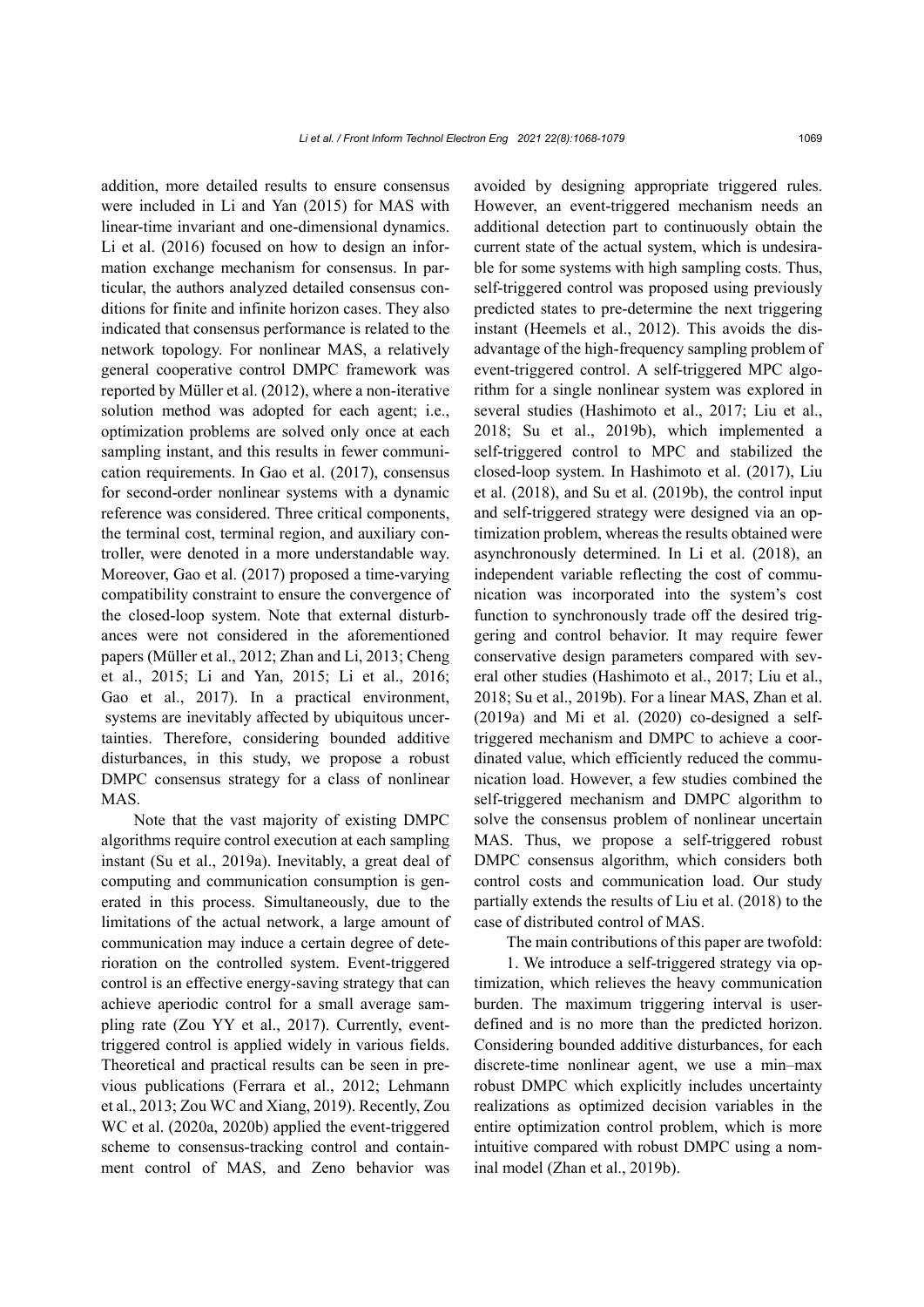2. Sufficient conditions are presented to guarantee the feasibility of the optimization algorithm and the consensus over the considered MAS, where we employ the invariant set theory to implement the input-to-state practical stability (ISpS) framework with respect to the consensus error. Moreover, based on the latest neighboring information, we provide a specific form of compatibility constraints and consensus error terminal regions.

Notations:  $\mathbb R$  and  $\mathbb N$  stand for the sets of real numbers and non-negative integers, respectively.  $\mathbb{R}^n$ denotes a set of *n*-dimensional real column vectors. Given an arbitrary column vector,  $\|\cdot\|$  represents its Euclidean norm. Let  $\mathbb{R}_{\geq c_1}$ ,  $\mathbb{R}_{(c_1,c_2]}$ ,  $\mathbb{N}_{\geq c_1}$ , and  $\mathbb{N}_{(c, c_1]}$  denote  $\{t \in \mathbb{R} \mid t \geq c_1\}, \{t \in \mathbb{R} \mid c_1 < t \leq c_2\},\$  $\{t \in \mathbb{N} \mid t \geq c_1\}$ , and  $\{t \in \mathbb{N} \mid c_1 < t \leq c_2\}$ , respectively. A scalar continuous function  $\alpha : \mathbb{R}_{\geq 0} \to \mathbb{R}_{\geq 0}$  is a class of *K* if it is strictly increasing and  $\alpha(0)=0$ . If a function belongs to a class *K* and meets  $\alpha(s) \rightarrow +\infty$  as  $s \rightarrow +\infty$ , it is called a class of  $K_{\infty}$ . If for every fixed  $t \in \mathbb{R}_{>0}$ ,  $\beta(\cdot, t)$ is a class of *K*, and for every fixed  $s \in \mathbb{R}_{>0}$ ,  $\beta(s, \cdot)$  is decreasing and  $\lim_{t\to\infty} \beta(s, t) = 0$ , then  $\beta(\cdot, \cdot)$  is a class of KL.

### **2 Preliminaries and problem formulation**

We study a group of perturbed nonlinear MASs consisting of *M* agents. The communication topology can be represented by a directed graph  $G=\{V, E, A\}$ , where the vertex set is  $V = \{1, 2, ..., M\}$ , the edge set is *E*⊆{(*i*, *j*): *i*, *j*∈*V*, *i*≠*j*}, and the adjacency matrix is  $A \in \mathbb{R}^{M \times M}$  with  $A = [a_{ij}]$ . In particular, if agent *i* can receive the information from agent *j*, then edge  $(j, i) \in E$  and  $a_{ij} = 1$ ; otherwise,  $a_{ij} = 0$ . The neighboring index set of agent *i* is denoted by  $N_i = \{j : j \in V, (j, i) \in E\}.$ |*Ni*| represents the number of neighbors of agent *i*. Suppose that each vertex has no self-loop (i.e.,  $a_{ii}=0$ ), and that the communication network over MAS is directed (i.e.,  $a_{ij} \neq a_{ji}$ ). Furthermore, we require that each system should have at least one neighbor of information and each time instant can be measured.

To achieve consensus over MAS, each agent is modeled as

$$
x_i(t+1) = f(x_i(t), u_i(t), w_i(t)), i \in \{1, 2, ..., M\}, (1)
$$

where  $x_i(t) \in \mathbb{R}^n$ ,  $u_i(t) \in \mathbb{R}^m$ , and  $w_i(t) \in W_i \subset \mathbb{R}^m$ represents the state, control inputs, additive disturbances of agent *i*, respectively. Here,  $f: \mathbb{R}^n \times$  $\mathbb{R}^m \times \mathbb{R}^w \to \mathbb{R}^n$  is an arbitrary nonlinear function with  $f(0, 0, 0) = 0$ . For each agent *i*, define  $e_i(t) =$  $x_i(t) - \hat{x}_{i}(t)$ , where  $e_i(t)$  is the state consensus error, and  $\hat{x}_{-i}(t)$  represents the average state of its neighbors. The specific expression on  $\hat{x}_{-i}(t)$  is given later. Let  $\rho_i \triangleq \sup_{w_i(t) \in W_i} ||w_i(t)||$  denote a known disturbance bound. Assume that the consensus error and control input are constrained as  $e_i(t) \in E_i$ ,  $u_i(t) \in U_i$ . Furthermore,  $E_i$ ,  $U_i$ , and  $W_i$  are compact sets containing the origin in their interiors.

**Definition 1** (Robust positively invariant (RPI) set (Su et al., 2019a)) For the established system model (1), a set  $E_i \subseteq \mathbb{R}^n$  is called an "RPI set" if for all  $e_i(t) \in E_i$ ,  $e_i(t+l) \in E_i$   $(l \in \mathbb{R}_{>0})$  exists for all  $w_i(t) \in W_i$ .

**Definition 2** (Regional ISpS) If there exists an RPI set  $E_i \subseteq \mathbb{R}^n$  including the origin, a KL function  $\beta_i$ , a *K* function  $\alpha_i$ , and a constant  $d_i \in \mathbb{R}_{>0}$  satisfying

$$
||e_i(t)|| \leq \beta_i (||e_i(0)||, t) + \alpha_i (\sup_{\tau \in [0, t-1]} ||w_i(\tau)||) + d_i, \quad (2)
$$

where each  $e_i(0) \in E_i$  and  $w_i(t) \in W_i$ , then the state consensus error dynamics of system (1) is said to be ISpS in  $E_i$  with respect to  $w_i$ .  $e_i(0)$  is the initial state consensus error, and  $w_i$  is the disturbance.

**Lemma 1** For every agent  $i \in \{1, 2, ..., M\}$ , let  $\sigma_i(\cdot) \in K$ ,  $\alpha_1(\cdot)$ ,  $\alpha_2(\cdot)$ ,  $\alpha_3(\cdot) \in K_\infty$ , and  $\tau_1$ ,  $\tau_2 \in \mathbb{R}_{\geq 0}$ . Given a set  $E_i$  as defined in Definition 2 and a function  $V_i(e_i)$  $\mathbb{R}^n \to \mathbb{R}_{\geq 0}$  to satisfy the following two conditions:

1. 
$$
\alpha_1(||e_i||) \le V_i(e_i) \le \alpha_2 (||e_i||) + \tau_1;
$$
  
\n2.  $V_i(e_i(t+1)) - V_i(e_i(t)) \le -\alpha_3 (||e_i||) + \sigma_i (||w_i||) + \tau_2,$ 

for all  $e_i \in E_i$ ,  $w_i \in W_i$ , the state consensus error dynamics of system  $(1)$  reaches ISpS in  $E_i$  with respect to  $w_i$ , where function  $V_i(\cdot)$  is called an ISpS–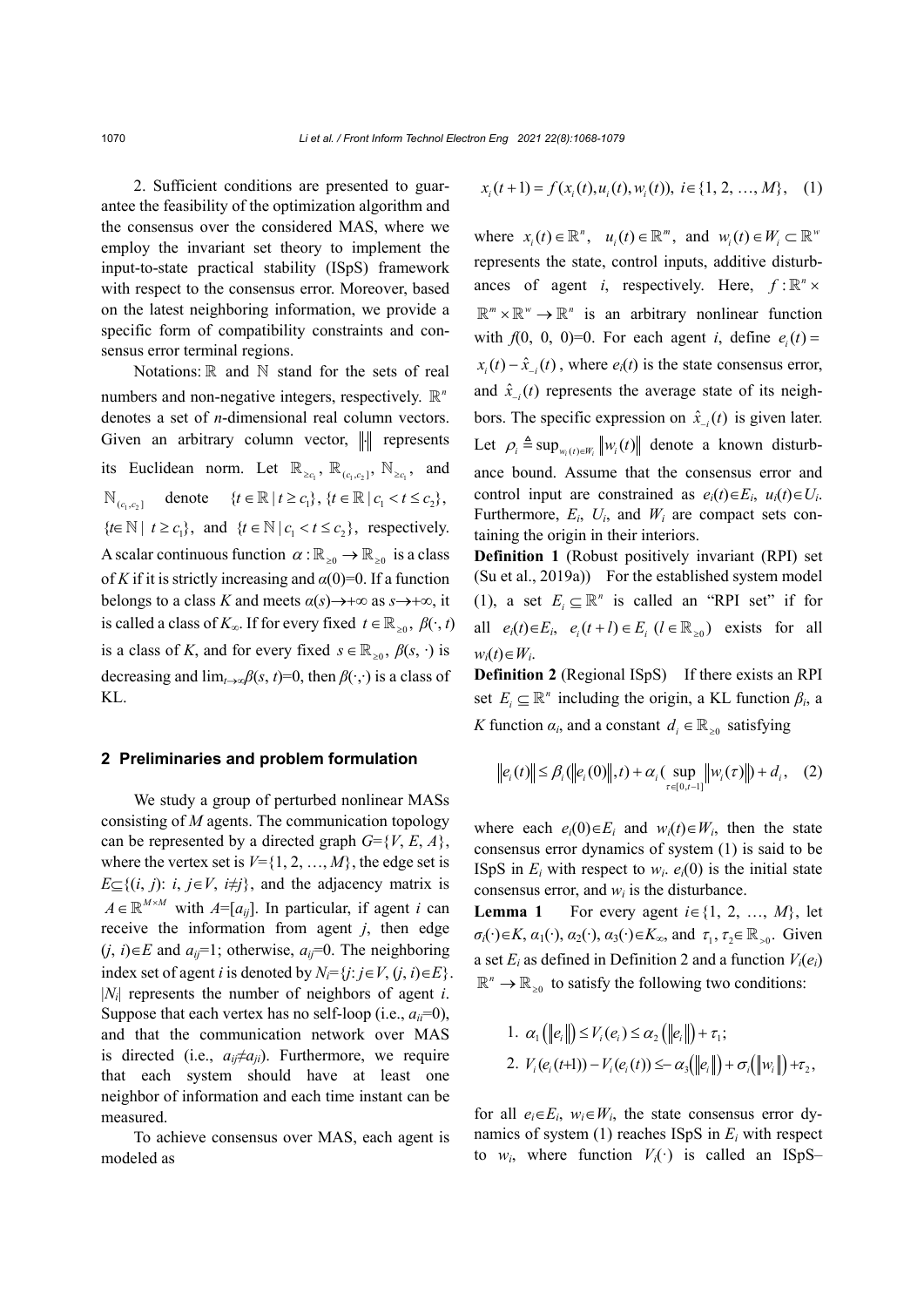Lyapunov function. When  $\tau_1 = \tau_2 = 0$ ,  $V_i(\cdot)$  is an ISS–Lyapunov function. The specific proof can be found in Lazar et al. (2008).

We design a self-triggered robust DMPC consensus algorithm to obtain when and how to select control inputs for system (1) so that all agents can decrease the communication and computing resources and achieve consensus. We also assume that there is no delay in the transmission. The whole system operation procedure can be stated as follows: at the triggering instant  $t_k^i$ , each agent first deduces the self-triggered conditions according to system stability, and then determines the optimal control input sequence  $\mathbf{u}_i^*(t_k^i) = \{u_i^*(t_k^i | t_k^i), u_i^*(t_k^i + 1 | t_k^i), \cdots, u_i^*(t_k^i + 1)\}$  $-1|t_k^i\rangle$ } by solving an optimization problem. Before the next triggering instant  $t_{k+1}^i$ , each agent receives a predicted state sequence from every neighbor  $j \in N_i$ . Meanwhile, agent *i* stores its own predicted state sequence into a buffer area, and waits for other agents who demand it. The next calculation begins at  $t_{k+1}$ <sup>*i*</sup> and repeats the above procedure.

**Remark 1** Although this study discusses the discrete-time nonlinear MAS, we can apply a nearly equal process to solve the consensus problem of the continuous-time nonlinear MAS with periodic sampling.

# **3 Robust self-triggered DMPC consensus algorithm**

Let  $t_k^i$  denote the  $k^{\text{th}}$  triggering instant of agent *i* with *k*≥0. The cost function of each agent at the triggering instant can be defined as

$$
J_i^{H'_k}(x_i(t_k^i), \hat{x}_{-i}(t_k^i), \mathbf{u}_i(t_k^i), \mathbf{w}_i(t_k^i), T)
$$
  
\n=
$$
\sum_{l=0}^{H'_k-1} \gamma L_i(x_i(t_k^i + l | t_k^i), \hat{x}_{-i}(t_k^i + l | t_k^i), u_i(t_k^i + l | t_k^i), w_i(t_k^i + l | t_k^i))
$$
  
\n+
$$
\sum_{l=H'_k}^{T-1} L_i(x_i(t_k^i + l | t_k^i), \hat{x}_{-i}(t_k^i + l | t_k^i), u_i(t_k^i + l | t_k^i), w_i(t_k^i + l | t_k^i))
$$
  
\n+
$$
F_i(x_i(t_k^i + T | t_k^i), \hat{x}_{-i}(t_k^i + T | t_k^i)),
$$
\n(3)

where  $T \in \mathbb{N}_{\geq 1}$  is the prediction horizon,  $H_k^i$  is the

triggering interval calculated by  $H_k^i = t_{k+1}^i - t_k^i$  ( $H_k^i \in$  $\mathbb{N}_{\left[1, H_{\text{max}}\right]}$ ).  $H_{\text{max}}$  is the maximum triggering interval with  $H_{\text{max}} \in \mathbb{N}_{[1, T]}$ .  $x_i ( t_k^i + l | t_k^i )$  is the state prediction of agent *i* regarding the future step  $t_k^i + l$  at time step  $t_k^i$ .  $L_i(x_i(t_k+1 | t_k), \hat{x}_{-i}(t_k+1 | t_k), u_i(t_k+1 | t_k),$  $(w_i(t_k^i + l | t_k^i)) = ||x_i(t_k^i + l | t_k^i) - \hat{x}_{-i}(t_k^i + l | t_k^i) || + \lambda ||u_i(t_k^i)$  $||t_i|| + |t_i|| + ||t_i|| + ||t_i||$  is the stage cost and its concrete form is a continuous function. Both *λ* and *ψ* are given weighing scalars and generally adopt  $\lambda \in \mathbb{R}_{\geq 0}$  and  $\psi \in \mathbb{R}_{\geq 0}$ .  $F_i$  is the terminal cost, and its concrete form is also a continuous function  $F_i(x_i(t_k^i))$  $|T(t_k^i), \hat{x}_{-i}(t_k^i+T|t_k^i)) = \beta_i ||x_i(t_k^i+T|t_k^i) - \hat{x}_{-i}(t_k^i+T|t_k^i)||,$ and  $\beta_i$ >0 is a weighing scalar. Let  $L_i(0, 0, 0)$ =0 and *F<sub>i</sub>*(0, 0)=0.  $\gamma \in (0, 1)$  is a control parameter reflecting triggering or a communication effect.  $\mathbf{u}_i(t_k^i) =$  $\{u_i(t_k^i | t_k^i), u_i(t_k^i+1 | t_k^i), \cdots, u_i(t_k^i+T-1 | t_k^i)\}\$  represents the future control inputs to be obtained;  $w_i(t_k^i) =$  $\{w_i(t_i^i | t_i^i), \quad w_i(t_i^i + 1 | t_i^i), \quad \cdots, \quad w_i(t_i^i + T - 1 | t_i^i)\}\$  represents the additive disturbance sequence. The averaged state trajectory of the neighbors of agent *i* is  $\hat{\mathbf{x}}_{-i}(t_k^i) = {\hat{\mathbf{x}}_{-i}(t_k^i | t_k^i), \hat{\mathbf{x}}_{-i}(t_k^i+1 | t_k^i), \cdots, \hat{\mathbf{x}}_{-i}(t_k^i+2T | t_k^i)}$  with

$$
\hat{x}_{-i}(t_k^i + l | t_k^i) = \sum_{j \in N_i} \frac{\hat{x}_j(t_k^i + l | t_k^i)}{|N_i|},
$$

where  $\hat{x}_j(t_k^i + l | t_k^i)$  denotes the assumed state trajectory of agent *j* at  $t_k^i$ , which is obtained based on the received information of agent *j* at triggering instant  $\Gamma_j(t_k^i)$ .  $\Gamma_j(t_k^i)$  stands for the triggering instant that is closest and occurs before  $t_k^i$  of agent *j*. In Gao et al. (2017) and Zhan et al. (2019a), the assumed state trajectory of agent *j* can be expressed as

$$
\hat{x}_j(t_k^i + l | t_k^i) = \begin{cases} x_j^*(t_k^i + l | \Gamma_j(t_k^i)), \ l \in \mathbb{N}_{[0,T)}, \\ \mu \hat{x}_j(t_k^i + l | \Gamma_j(t_k^i)), \ l \in \mathbb{N}_{[T,2T]}, \end{cases}
$$
(4)

where  $\hat{x}_j(\Gamma_j(t_k^i) + T | \Gamma_j(t_k^i)) = x_j^*(\Gamma_j(t_k^i) + T | \Gamma_j(t_k^i)).$ To relieve the calculation burden, a fixed parameter *μ*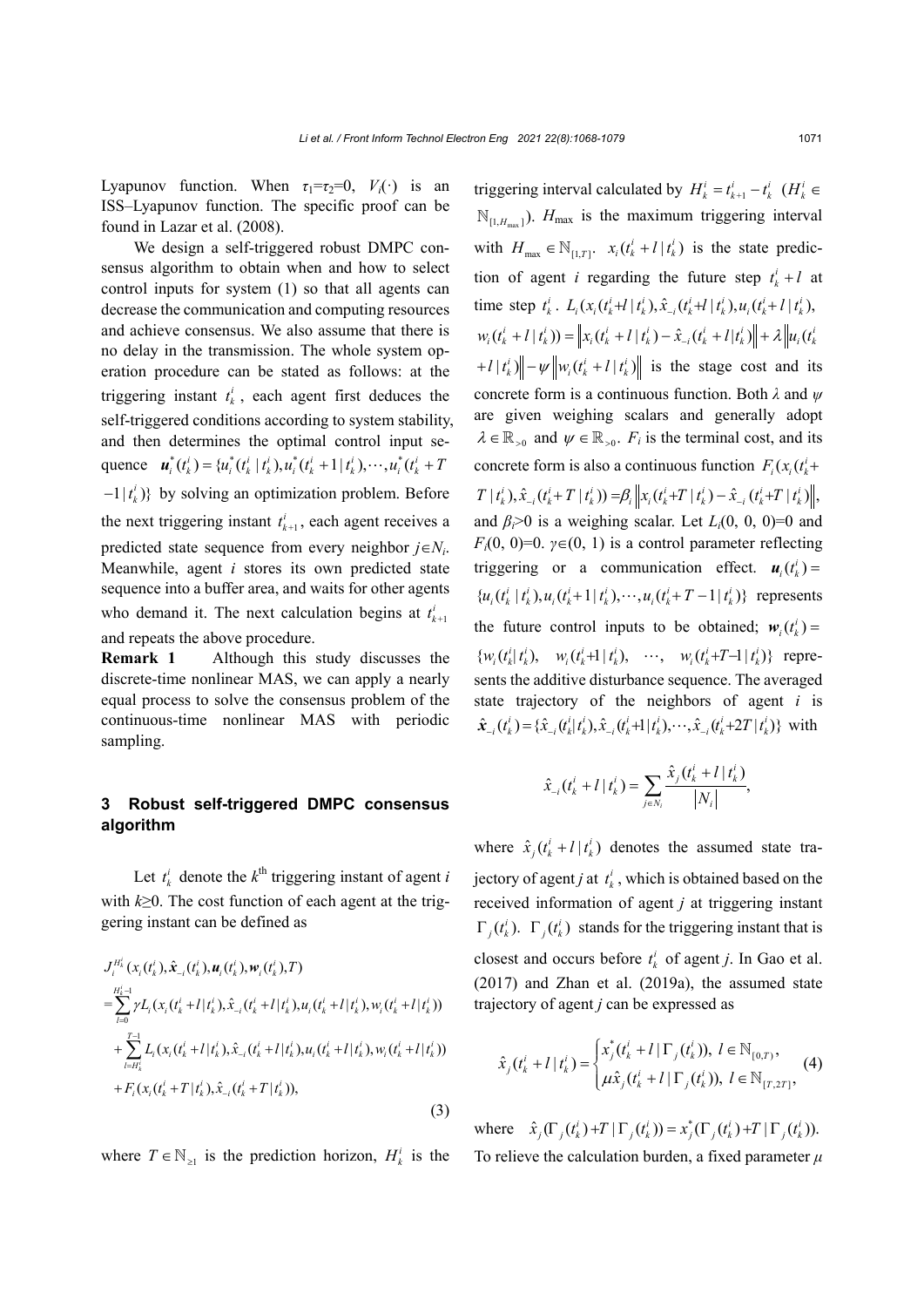$(\mu \in \mathbb{R}_{>0})$  is chosen to determine which information from neighbor agents is useful for cooperation.

**Remark 2** In the cost function, we use term  $\left| x_i(t_k^i + l | t_k^i) - \hat{x}_{-i}(t_k^i + l | t_k^i) \right|$  instead of term  $\sum_{j \in N_i} a_{ij}$ *i*  $\left\| x_i(t_k^i + l | t_k^i) - \hat{x}_{j}(t_k^i) \right\|_{Q}^{2}$  (Li and Yan, 2015), where the setting of  $\hat{x}_{i}(t_k + l | t_k^i)$  can reduce part of the calculation. Meanwhile, we use the Euclidean norm instead of the usual quadratic function. Note that for every agent *i*, we assume some predicted trajectories for its neighbors in Eq. (4) before the next state update, because the current actual predicted trajectories  $x_j(t_k^i + l | t_k^i)$   $(j \in N_i)$  are unknown as the selftriggered communication mechanism.

#### **3.1 Min–max optimization**

According to the defined cost function (3), each agent solves the following optimization problem SP*i*:

$$
V_i^{H'_k}(e_i(t'_k),T) \triangleq \min_{u_i(t'_k)} \max_{w_i(t'_k)} J_i^{H'_k} \left\{ x_i(t'_k), \hat{x}_{-i}(t'_k),
$$
  

$$
\mathbf{u}_i(t'_k), \mathbf{w}_i(t'_k), T \right\}
$$
 (5a)

subject to

$$
u_i(t_k^i + l \,|\, t_k^i) \in U_i,\tag{5b}
$$

$$
w_i(t_k^i + l \mid t_k^i) \in W_i, \tag{5c}
$$

$$
x_i(t_k^i + l + 1 | t_k^i) = f(x_i(t_k^i + l | t_k^i), u_i(t_k^i + l | t_k^i),
$$
  

$$
w_i(t_k^i + l | t_k^i)),
$$
 (5d)

$$
\|x_i(t_k^i + l | t_k^i) - \hat{x}_i(t_k^i + l | t_k^i) \| \le \frac{a}{T - H_k^i} \min_{j \in N_i} \|x_j(\Gamma_j(t_k^i)),
$$
  

$$
- \hat{x}_{-j}(\Gamma_j(t_k^i) | \Gamma_j(t_k^i)) \|,
$$
  
(5e)  

$$
x_i(t_k^i + T | t_k^i) - \hat{x}_{-i}(t_k^i + T | t_k^i) \in E_i^f,
$$
 (5f)

where  $x_i(t_k^i | t_k^i) = x_i(t_k^i)$ ,  $e_i(t_k^i) = x_i(t_k^i) - \hat{x}_{-i}(t_k^i)$ , and  $a \in \mathbb{R}_{(0,1)}$  is a constant.  $E_i^f$  is the state consensus error terminal region including the origin. In Zhan et al. (2019a), the compatibility constraint (Eq. (5e)) ensures a certain degree of consensus, which implies that the predicted trajectory cannot be far away from the assumed one.

We design the state consensus error terminal region  $E_i^f$  to satisfy

$$
E_i^f \triangleq \left\{ x \in X_i \left\| \left\| x - \hat{x}_i(t_k^i + l \mid t_k^i) \right\| \leq \frac{a}{T} \min_{j \in N_i} \left\| x_j(\Gamma_j(t_k^i)) \right\| - \hat{x}_{-j}(\Gamma_j(t_k^i) \mid \Gamma_j(t_k^i)) \right\|, \ l > T - (H_k^i)^* \right\}.
$$
\n
$$
(6)
$$

**Assumption 1** At any triggering instant in system (1), an auxiliary local feedback control law  $\overline{u}_i = k_i(x_i, \hat{x}_{-i})$  exists, where  $k_i : \mathbb{R}^n \to \mathbb{R}^m$  and  $k_i(0, \hat{x}_{-i})$ 0)=0, such that the state consensus error terminal region  $E_i^f$  is an RPI set. Meanwhile,  $\overline{u}_i \in U_i$  holds for all  $(x_i - \hat{x}_{-i}) \in E_i^f$ ; i.e.,  $e_i \in E_i^f$ .

**Remark 3** For the auxiliary local feedback control law, we design a set of fixed gains *ki* offline (Lazar et al., 2008) to satisfy  $E_i^f$  as an RPI set. In addition, both control behavior and communication behavior are involved in Eq. (3). To prove that the considered MAS can reach a consensus, for each agent, we denote the cost function as  $J_i(x_i(t_k^i), \hat{x}_{-i}(t_k^i), \mathbf{u}_i(t_k^i))$  $w_i(t_k^i)$ , *T*) when  $\gamma=1$  and  $H_k^i=1$ . Then its optimal cost is  $V_i ( e_i(t_i^i), T)$ . This is the so-called "time-driven" DMPC" without considering communication cost.

#### **3.2 Self-triggering in optimization**

Between any two successive triggering instants, the control input is in the form of

$$
u_i^{\rm ST}(x_i(t_k^i+l\,|\,t_k^i)) = \boldsymbol{u}_i^*(t_k^i),\ l \in \mathbb{N}_{[0,t_{k+1}^i-t_k^i-1]},\qquad(7)
$$

where  $\mathbf{u}_i^*(t_k^i)$  is a set of the optimal control sequence obtained at  $t_k^i$  by solving the optimization problem SP*i*. The triggering instant is defined as follows:

$$
t_{k+1}^i = t_k^i + (H_k^i)^*,
$$
  
\n
$$
(H_k^i)^* \triangleq \max \Big\{ H_k^i \Big| H_k^i \in \mathbb{N}_{[1, H_{\text{max}}]}, V_i^{H_k^i} (e_i(t_k^i), T) \Big\}
$$
\n
$$
\leq V_i^1(e_i(t_k^i), T) \Big\}.
$$
\n(8)

**Remark 4** Note that for each agent, the control input from  $t_k^i$ +1 to  $t_{k+1}^i$  -1 is derived from an open-loop min–max optimization problem, which depends on the previous sampling instant  $t_k^i$ . Because of the self-triggered mechanism, communication resources can be saved as the communication period increases.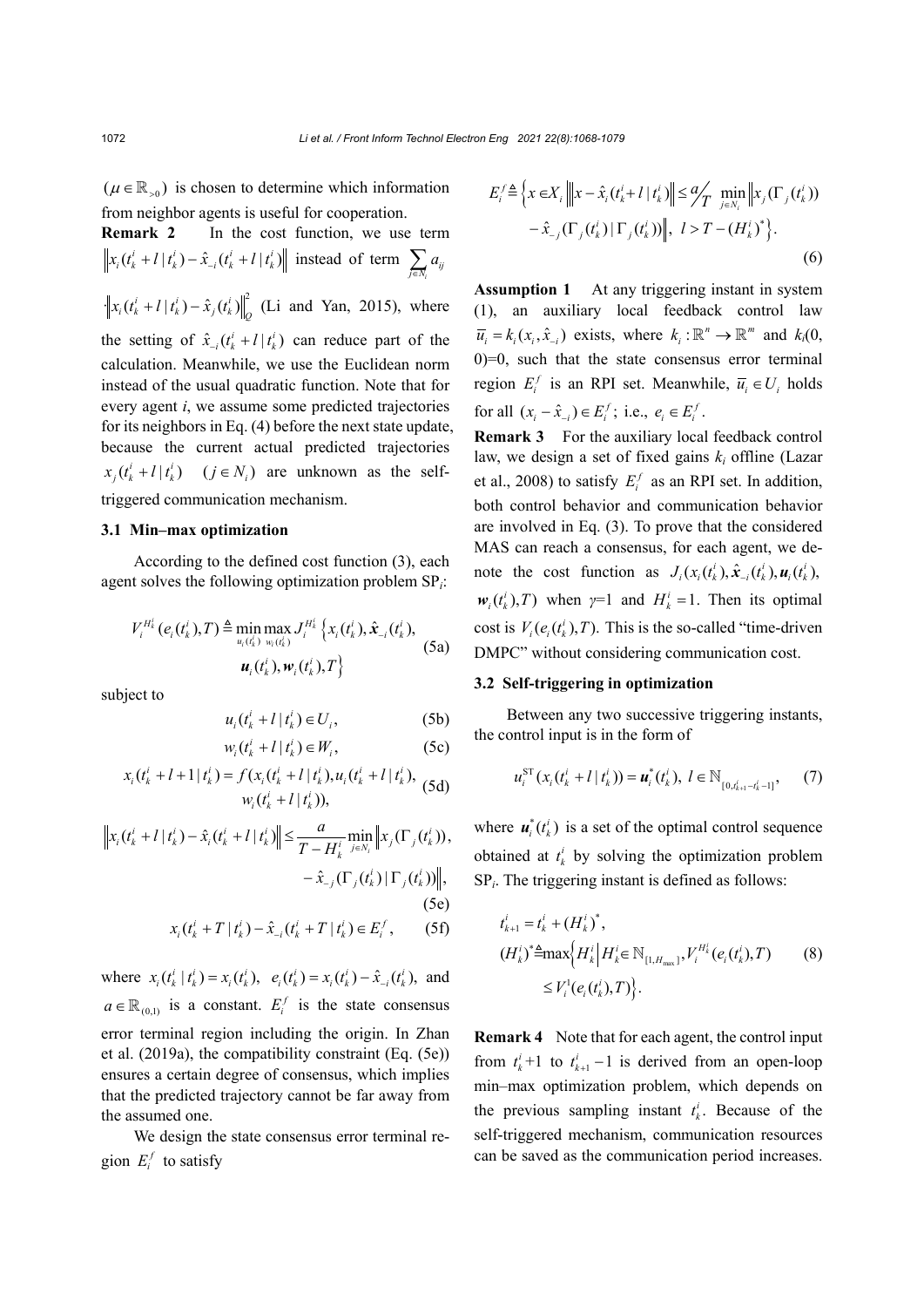We obtain the optimal triggering interval  $(H<sub>i</sub><sup>i</sup>)<sup>*</sup>$  by checking whether the optimal cost is dropping and by choosing a satisfied maximum triggering interval.

The self-triggered robust DMPC consensus algorithm for system (1) is summarized in Algorithm 1.

|           | <b>Algorithm 1</b> Self-triggered robust DMPC consensus |
|-----------|---------------------------------------------------------|
| Off-line: |                                                         |

# **Require**:  $\lambda, \psi, \mu, \gamma, \alpha, \beta_i, k_i, T, H_{max}$ **On-line:**  1 **for** each agent *i*∈{1, 2, …, *M*} **do** 2 set  $t_0^i = 0$  as the first triggering instant with  $k=0$ ; 3 transmit its state sequence  $\hat{x}$  ( $\tau$  | 0) to its neighbors and receive  $\hat{x}_i(\tau | 0)$  from every number  $j \in N_i$ , *τ*∈[0, *T*); 4 solve problem SP<sub>*i*</sub> to obtain  $(H_k^i)^*$  and  $u_i^*(0)$ ; 5 **end for** // Initialization 6 while each  $e_i(t_k^i + l | t_k^i) \notin E_i^f$  do 7 **while**  $t_k^i$  ( $k \ge 1$ ) is not triggered **do** 8 apply  $u_i^{\text{ST}}(t_{k-1}^i)$  at  $t \in [t_{k-1}^i, t_{k-1}^i + T);$ 9 obtain  $\hat{x}_i(\tau | t_k^i)$   $(\tau \in [t_k^i, t_{k+1}^i])$  based on Eqs. (3) and (4); 10 store  $u_i^*(t_k^i | t_{k-1}^i)$  and  $x_i^*(t_k^i | t_{k-1}^i);$ 11 **end while** 12 measure the current state  $x(t_k^i)$ ; 13 solve SP*<sup>i</sup>* in problem (5) and DPMC mechanism (8) to obtain  $u_i^*(\tau | t_k^i)$  and  $H_i^*(t_k^i)$   $(\tau \in [t_k^i, t_k^i + T));$

- 14 set *k*=*k*+1;
- 15 **end while**
- 16 apply the auxiliary feedback control law  $\overline{u} = k_x(x_i, \hat{x})$ to the corresponding subsystems;

**Remark 5** In Algorithm 1, the initial state trajectory  $\hat{\mathbf{x}}_{-i}(t_0^i)$  of the neighbors of agent *i* is assumed by applying zero control without constraint (5e) or (5f). Constraints (5e) and (5f) are adopted to solve problem  $SP_i$  only when  $k \geq 1$ . Meanwhile, the control actions switch from solving problem  $SP<sub>i</sub>$  to the auxiliary feedback control law as long as all subsystems' state consensus error trajectories enter the error terminal region, which further saves computation resources. The above control idea is called a "dual-mode strategy" (Dunbar, 2005). In addition, we must point out that although the self-triggered robust consensus algorithm effectively eases the communication load in

this study, it also adds optimization computation due to the triggering mechanism. The quantization technique is an effective tool for saving control costs and communication resources, and many interesting results have been reported, such as in Feng et al. (2018), Xu et al. (2018), Yang et al. (2018), and Wan et al. (2019). Therefore, it is important to use quantized self-triggered control to optimize control and communication costs.

#### **4 Feasibility and stability analysis**

The optimization independence of MPC in adjacent time shows that the optimization feasibility of  $SP_i$  at the current moment does not guarantee the feasibility of the next moment. Thus, we must provide conditions to ensure that Algorithm 1 has iterative feasibility. Moreover, the property of iterative feasibility ensures that the optimization problem (5) is solvable.

**Assumption 2**  $E_i^f$  satisfies  $E_i^f \subseteq E_i$  and  $0 \in E_i^f$ .

**Assumption 3** There exist  $\alpha_l$ ,  $\alpha_f$ ,  $\alpha_F \in K_\infty$ ,  $\alpha_w$ , and *σ*∈*K*, such that

$$
(1) \ L_{i}(x_{i}, \hat{x}_{-i}, u_{i}, w_{i}) \ge \alpha_{i}(\|x_{i} - \hat{x}_{-i}\|) - \alpha_{w}(\|w_{i}\|) \ge 0,
$$
  
\n
$$
\forall (x_{i} - \hat{x}_{-i}) \in E_{i}, \forall u_{i} \in U_{i}, \forall w_{i} \in W_{i};
$$
  
\n
$$
(2) \ \alpha_{f}(\|x_{i} - \hat{x}_{-i}\|) \le F_{i}(x_{i}, \hat{x}_{-i}) \le \alpha_{F}(\|x_{i} - \hat{x}_{-i}\|),
$$
  
\n
$$
\forall (x_{i} - \hat{x}_{-i}) \in E_{i}^{f};
$$
  
\n
$$
(3) \ F_{i}(x_{i}(t_{k}^{i} + T + 1 | t_{k}^{i}), \hat{x}_{-i}(t_{k}^{i} + T + 1 | t_{k+1}^{i})) - F_{i}(x_{i}(t_{k}^{i} + T + 1 | t_{k+1}^{i}))
$$

 $T(t_i), \hat{x}_{i} (t_i^i+T|t_{i+1}^i)) \leq L_i(x_i(t_i^i+T|t_i^i), \hat{x}_{i} (t_i^i+T|t_{i+1}^i))$  $u_i(t_k^i + T | t_k^i), w_i(t_k^i + T | t_k^i)) + \sigma(\left\|w_i(t_k^i + T)\right\|), \quad \forall (x_i^i)$  $-\hat{x}_{-i}$ )  $\in E_i^f$ ,  $\forall w_i \in W_i$ .

It can be observed that  $F_i(\cdot, \cdot)$  is an ISS– Lyapunov function in  $E_i^f$ .

**Lemma 2** If Assumption 3 is satisfied for any state consensus error  $(x_i(t_0) - \hat{x}_{-i}(t_0)) \in E_i^f$  and admissible additive disturbance  $w_i \in W_i$ , then

$$
F_i(x_i(t_m), \hat{x}_{-i}(t_m)) - F_i(x_i(t_0), \hat{x}_{-i}(t_0)) \le
$$
  

$$
- \sum_{p=0}^{m-1} \Big( L_i(x_i(t_p), \hat{x}_{-i}(t_p), \overline{u}_i(t_p), w_i(t_p)) - \sigma \Big( \big\| w_i(t_p) \big\| \Big),
$$
  
(9)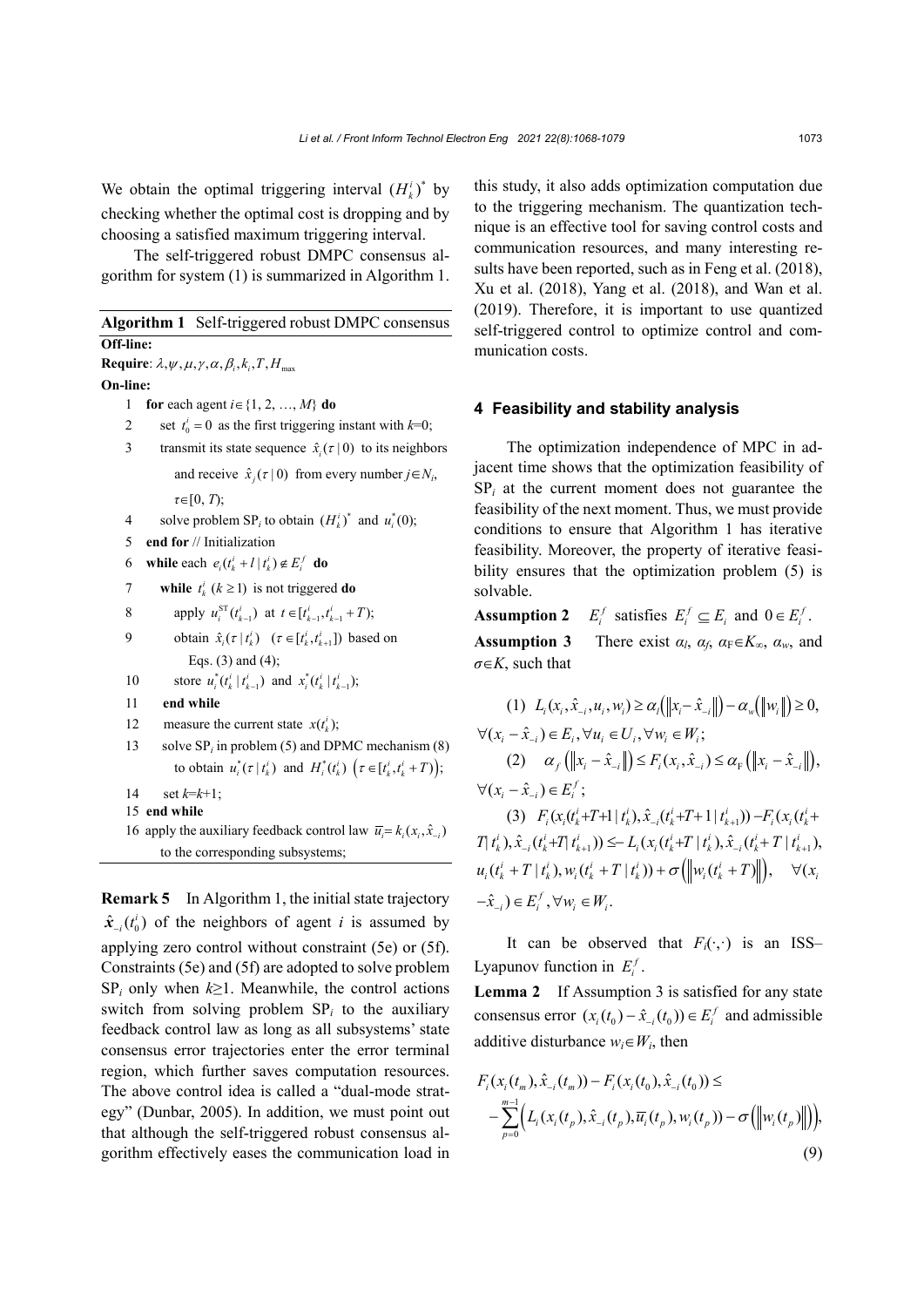where  $x_i(t_m)$  is calculated by applying the auxiliary feedback control law  $\overline{u}_i$ ,  $m \in \mathbb{N}_{[1,T]}$ .

**Proof** According to Assumption 3(3), we have

$$
F_i(x_i(l+1|t_k), \hat{x}_{-i}(l+1|t_{k+1})) - F_i(x_i(l|t_k), \hat{x}_{-i}(l|t_{k+1}))
$$
  
\n
$$
\leq -(L_i(x_i(l|t_k), \hat{x}_{-i}(l|t_{k+1}), \overline{u}_i(l|t_k), w_i(l|t_k))
$$
  
\n
$$
-\sigma(||w_i(l|t_k)||),
$$
\n(10)

for all  $(x_i - \hat{x}_{-i}) \in E_i^f$ . Because  $E_i^f$  is an RPI set, by summing inequality (10) from  $l=0$  to  $l=m-1$ , inequality (9) can be proved for agent *i*.

**Theorem 1** (Feasibility and stability) For each agent  $i$  under Assumption 3, if  $SP<sub>i</sub>$  is feasible at the initial triggering instant  $t_0^i$ , then Algorithm 1 is iteratively feasible. Furthermore, the state consensus error dynamics of system (1) reaches ISpS with respect to additive disturbances and it follows that as *t*→∞,  $||x_i - x_j|| = 0$  for all *i*,  $j \in \{1, 2, ..., M\}$ , MAS with self-triggered robust DMPC mechanisms (7) and (8) can reach consensus.

The proof of Theorem 1 involves two parts: feasibility and consensus analysis.

#### **4.1 Feasibility analysis**

**Definition 3** (Initial feasible set) For every agent *i*, the set  $E_i^{\text{MPC}}(T) \in E_i$  is called the "initial feasible set" of Algorithm 1, which indicates that the set of state consensus errors can be controlled robustly into  $E_i^f$ in *T* steps for all  $e_i(t_0) \in E_i^{\text{MPC}}(T)$  and all  $w_i \in W_i$ .

Suppose that we obtain a feasible solution  $\mathbf{u}_i^*(t_k^i)$  of problem  $\text{SP}_i$  and  $(H_k^i)^*$  at  $t_k^i$ . Then we construct a feasible solution at triggering instant  $t_{k+1}^i$ . This can be expressed as

$$
\tilde{u}_{i}(t_{k+1}^{i}) = \left\{ u_{i}^{*}(t_{k+1}^{i}|t_{k}^{i}), u_{i}^{*}(t_{k+1}^{i}+1|t_{k}^{i}), \cdots, u_{i}^{*}(t_{k+1}^{i}+T-(H_{k}^{i})^{*}) \right. \\ \left. -1 | t_{k}^{i}, \right\} \overline{u}_{i}(t_{k+1}^{i}+T-(H_{k}^{i})^{*}|t_{k+1}^{i}), \overline{u}_{i}(t_{k+1}^{i}+T) \\ \left. - (H_{k}^{i})^{*}+1 | t_{k+1}^{i}, \cdots, \overline{u}_{i}(t_{k+1}^{i}+T-1|t_{k+1}^{i}) \right\}, \tag{11}
$$

with 
$$
\overline{u_i}(t_{k+1}^i + q | t_{k+1}^i) = k_i(x_i(t_{k+1}^i + q | t_{k+1}^i), \hat{x}_{-i}(t_{k+1}^i + q | t_{k+1}^i))
$$

 $(t_{k+1}^i)$  and  $q \in \mathbb{N}_{[T-(H_k^i)^*, T-1]}.$ 

When  $t_{k+1}^i \leq t < t_{k+1}^i + T - (H_k^i)^*$ , constraints (5b)– (5f) can be easily satisfied since  $\tilde{u}_i(t | t_{k+1}^i) = u_i^*(t | t_k^i)$ during this period. When  $t_{k+1}^i + T - (H_k^i)^* \le t < t_{k+1}^i + T$ , using Assumption 1, constraints (5b)–(5d) and (5f) can be satisfied. In addition, according to the definition of the terminal region of the state consensus error in inequality (6), we can obtain compatibility constraint (5e) when  $t_{k+1}^i + T - (H_k^i)^* \le t < t_{k+1}^i + T$ . Thus, all constraints in problem SP*<sup>i</sup>* are satisfied, and  $\tilde{u}_i(t_{k+1}^i)$  is indeed a feasible solution at  $t_{k+1}^i$ . In summary, as long as problem SP*<sup>i</sup>* admits a feasible solution at the initial instant  $t_0^i$ , from the induction principle we can obtain feasible solutions for all *k*≥0.

#### **4.2 Consensus analysis**

Due to the iterative feasibility, we know that the optimization calculation between two successive triggering instants in Algorithm 1 is relevant, and that the value of the cost function defined in inequality (2) is relevant and comparable.

**Lemma 3** For the optimal cost defined in problem (5),  $V_i^1(e_i(t_k^i), T) \le V_i(e_i(t_k^i), T)$  exists.

**Proof** Suppose that  $u_i^*(t_k^i) = \{u_i^*(t_k^i | t_k^i), u_i^*(t_k^i + t_k^i)\}$  $1 | t_k^i, \dots, u_i^*(t_k^i + T - 1 | t_k^i) \}$  and  $\mathbf{w}_i^*(t_k^i) = \{ w_i^*(t_k^i | t_k^i) \}$  $w_i^*(t_k^i + 1 | t_k^i), \dots, w_i^*(t_k^i + T - 1 | t_k^i)$  are the solutions obtained using  $V_i(e_i(t_i), T)$ . Then according to optimality, we obtain

$$
V_i^1(e_i(t_k^i), T) \le \max_{w_i(t_k^i)} J_i^1(x_i(t_k^i), \hat{x}_{-i}(t_k^i), \boldsymbol{u}_i^*(t_k^i), w_i(t_k^i), T)
$$
  
\n
$$
= \max_{w_i(t_k^i)} J_i(x_i(t_k^i), \hat{x}_{-i}(t_k^i), \boldsymbol{u}_i^*(t_k^i), w_i(t_k^i), T)
$$
  
\n
$$
+ (\gamma - 1) L_i(x_i(t_k^i), \hat{x}_{-i}(t_k^i), u_i^*(t_k^i), w_i(t_k^i))
$$
  
\n
$$
= V_i(e_i(t_k^i), T) + (\gamma - 1) L_i(x_i(t_k^i), \hat{x}_{-i}(t_k^i),
$$
  
\n
$$
u_i^*(t_k^i), w_i(t_k^i)).
$$

According to Assumption 3(1),  $L_i(x_i(t_i))$ ,  $\hat{x}_{i}(t_k^i), u_i^*(t_k^i), w_i(t_k^i)) \ge 0$ , and  $\gamma \in (0,1)$ . Lemma 3 holds.

Using the definition of  $SP<sub>i</sub>$  in problem (5), for all  $e_i(t_k^i) \in E_i^{\text{MPC}}(T)$ , we obtain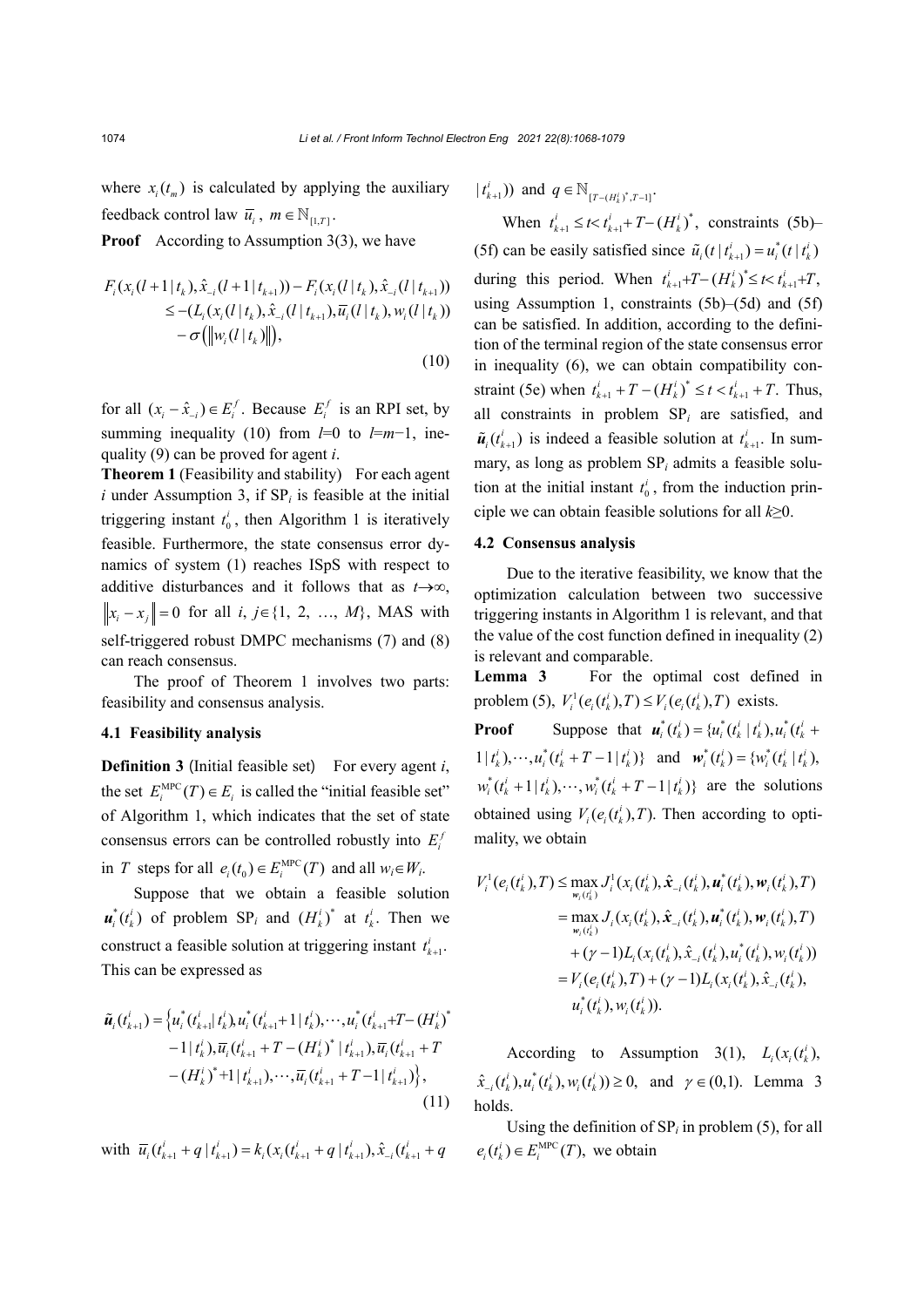$$
V_i^{(H_k^i)^*}(e_i(t_k^i),T) = J_i^{(H_k^i)^*}(x_i(t_k^i), \hat{x}_{-i}(t_k^i), u_i^*(t_k^i), w_i^*(t_k^i), T)
$$
  
\n
$$
\geq \min_{I_i(t_k^i)} J_i^{(H_k^i)^*}(x_i(t_k^i), \hat{x}_{-i}(t_k^i), u_i(t_k^i), 0, T)
$$
  
\n
$$
\geq \gamma \alpha_i \left( \left\| x_i(t_k^i) - \hat{x}_{-i}(t_k^i) \right\| \right).
$$
\n(12)

To obtain the upper bound of the class  $K_{\infty}$  function of the value function, define a field of origin  $O_r = \left\{ (x_i - \hat{x}_{-i}) | (x_i - \hat{x}_{-i}) \in E_i, ||x_i - \hat{x}_{-i}|| < r \right\}$  that satisfies  $O_r \subseteq E_i^f$ .  $O_r$  exists as  $E_i^f$  includes the origin. Then, consider the following two situations:

Case1: for all  $e_i(t_k^i) \in E_i^f$ . We have

$$
J_{i}^{1}(x_{i}(t_{k}^{i}), \hat{x}_{-i}(t_{k}^{i}), \tilde{u}_{i}(t_{k}^{i}), w_{i}(t_{k}^{i}), T+1)
$$
  
\n
$$
= J_{i}^{1}(x_{i}(t_{k}^{i}), \hat{x}_{-i}(t_{k}^{i}), u_{i}^{*}(t_{k}^{i}), w_{i}(t_{k}^{i}), T)
$$
  
\n
$$
+ F_{i}(x_{i}(t_{k}^{i} + T + 1 | t_{k}^{i}), \hat{x}_{-i}(t_{k}^{i} + T + 1 | t_{k}^{i}))
$$
  
\n
$$
- F_{i}(x_{i}(t_{k}^{i} + T | t_{k}^{i}), \hat{x}_{-i}(t_{k}^{i} + T | t_{k}^{i})) + L_{i}(x_{i}(t_{k}^{i} + T | t_{k}^{i}), \hat{x}_{-i}(t_{k}^{i} + T | t_{k}^{i}), \tilde{u}_{i}(t_{k}^{i} + T | t_{k}^{i}), w_{i}(t_{k}^{i} + T | t_{k}^{i})),
$$
\n(13)

where  $\tilde{u}_i(t_k^i) = [u_i^*(t_k^i), \overline{u}_i(t_k^i + T | t_k^i)]$  and  $\overline{u}_i(t_k^i + T | t_k^i)$  $t_k^i$ ) =  $k_i$ ( $x_i$ ( $t_k^i$  + T |  $t_k^i$ ),  $\hat{x}_{i}$ ( $t_k^i$  + T |  $t_k^i$ )). Under Assumption 3(3) and the sub-optimality of the input control signals  $\tilde{u}_i(t_k^i)$ , we have

$$
V_i^1(e_i(t_k^i), T+1) \le \max_{w_i(t_k^i)} J_i^1(x_i(t_k^i), \hat{x}_{-i}(t_k^i), \tilde{u}_i(t_k^i), w_i(t_k^i),
$$
  
\n
$$
T+1) \le V_i^1(e_i(t_k^i), T) + \sigma(\rho_i).
$$
\n(14)

Similarly, according to the triggering mechanism (8) and the above idea, we have

$$
V_i^{H_k^i}(e_i(t_k^i), T) \leq V_i^1(e_i(t_k^i), T)
$$
  
\n
$$
\leq V_i^1(e_i(t_k^i), 1) + (T - 1)\sigma(\rho_i)
$$
  
\n
$$
\leq F_i(x_i(t_k^i), \hat{x}_{-i}(t_k^i)) + T\sigma(\rho_i)
$$
  
\n
$$
+ (\gamma - 1)L_i(x_i(t_k^i), \hat{x}_{-i}(t_k^i), \overline{u}_i(t_k^i), w_i(t_k^i))
$$
  
\n
$$
\leq \alpha_{\text{F}}(||x_i(t_k^i) - \hat{x}_{-i}(t_k^i)||) + T\sigma(\rho_i).
$$
\n(15)

Case 2: for all  $e_i(t_k^i) \in E_i^{\text{MPC}}(T) \notin E_i^f$ ,  $e_i(t_k^i) \notin O_r$ , and  $||x_i - \hat{x}_{-i}|| \ge r$ . Since the iterative feasibility of the optimization problem has been proved previously, a group of feasible control solutions that can satisfy all constraints of the optimization problem exists. Meanwhile, the optimal cost is bounded. Therefore, for the finite prediction horizon  $T$ , a large positive number  $D<+\infty$  is admitted such that  $V_i^{H_k^i}(e_i(t_k^i), T) < D$ for all time instants. Define  $\theta = \max(1, D/\alpha_{F}(r))$  and a class of  $K_{\alpha}$ :  $\overline{\alpha}(s) = \theta \alpha_{F}(s)$ . Apparently,  $\overline{\alpha}(s) \ge \alpha_{F}(s)$ for all  $s \in \mathbb{R}_{>0}$ . The result is represented as

$$
V_i^{H_k^i}(e_i(t_k^i), T) \le D \frac{\alpha_{\mathrm{F}}(\left\|x_i(t_k^i) - \hat{x}_{-i}(t_k^i)\right\|)}{\alpha_{\mathrm{F}}(\left\|r\right\|)} + T\sigma(\rho_i)
$$
\n
$$
\le \overline{\alpha}\left(\left\|x_i(t_k^i) - \hat{x}_{-i}(t_k^i)\right\|\right) + T\sigma(\rho_i).
$$
\n(16)

Combining inequalities (15) and (16), we can conclude that

$$
V_i^{H_k^i}(e_i(t_k^i),T) \leq \overline{\alpha}\left(\left\|x_i(t_k^i)-\hat{x}_{-i}(t_k^i)\right\|\right) + T\sigma(\rho_i). \quad (17)
$$

In accordance with the triggering mechanism and Lemma 3, the result is inequality (18) (on the next page).

For  $l \in \mathbb{N}_{[0, T-(H_k^i)^*-1]}$  and using the triangle inequality and constraint (5e), it holds that

$$
\|x_{i}^{*}(t_{k+1}^{i} + l | t_{k}^{i}) - \hat{x}_{-i}(t_{k+1}^{i} + l | t_{k+1}^{i})\| - \|x_{i}^{*}(t_{k+1}^{i} + l | t_{k}^{i})
$$
  

$$
-\hat{x}_{-i}(t_{k+1}^{i} + l | t_{k}^{i})\| \leq \|\hat{x}_{-i}(t_{k+1}^{i} + l | t_{k+1}^{i}) - \hat{x}_{-i}(t_{k+1}^{i} + l | t_{k}^{i})\|
$$
  

$$
= \left\|\sum_{j\in N_{i}} \frac{\hat{x}_{j}(t_{k+1}^{i} + l | t_{k+1}^{i}) - \hat{x}_{j}(t_{k+1}^{i} + l | t_{k}^{i})}{|N_{i}|}\right\|
$$
  

$$
\leq \frac{a}{T - H_{k}^{i}} \|x_{i}(t_{k}^{i}) - \hat{x}_{-i}(t_{k}^{i} | t_{k}^{i})\|.
$$
 (19)

Substituting inequality (19) into inequality (18) and considering Lemma 2, we obtain inequality (20) (on the next page).

The last two terms in inequality (20) can be treated as a constant  $\tau_2$ . According to the sufficient conditions of ISpS in Lemma 1, we show that the state consensus error dynamics of system (1) is ISpS at triggering instants in  $E_i^{\text{MPC}}(T)$  with respect to  $w_i$ , and it follows that  $\lim_{t \to \infty} (x_i(t) - \hat{x}_{-i}(t)) = 0$ , which implies that the considered MAS can reach consensus.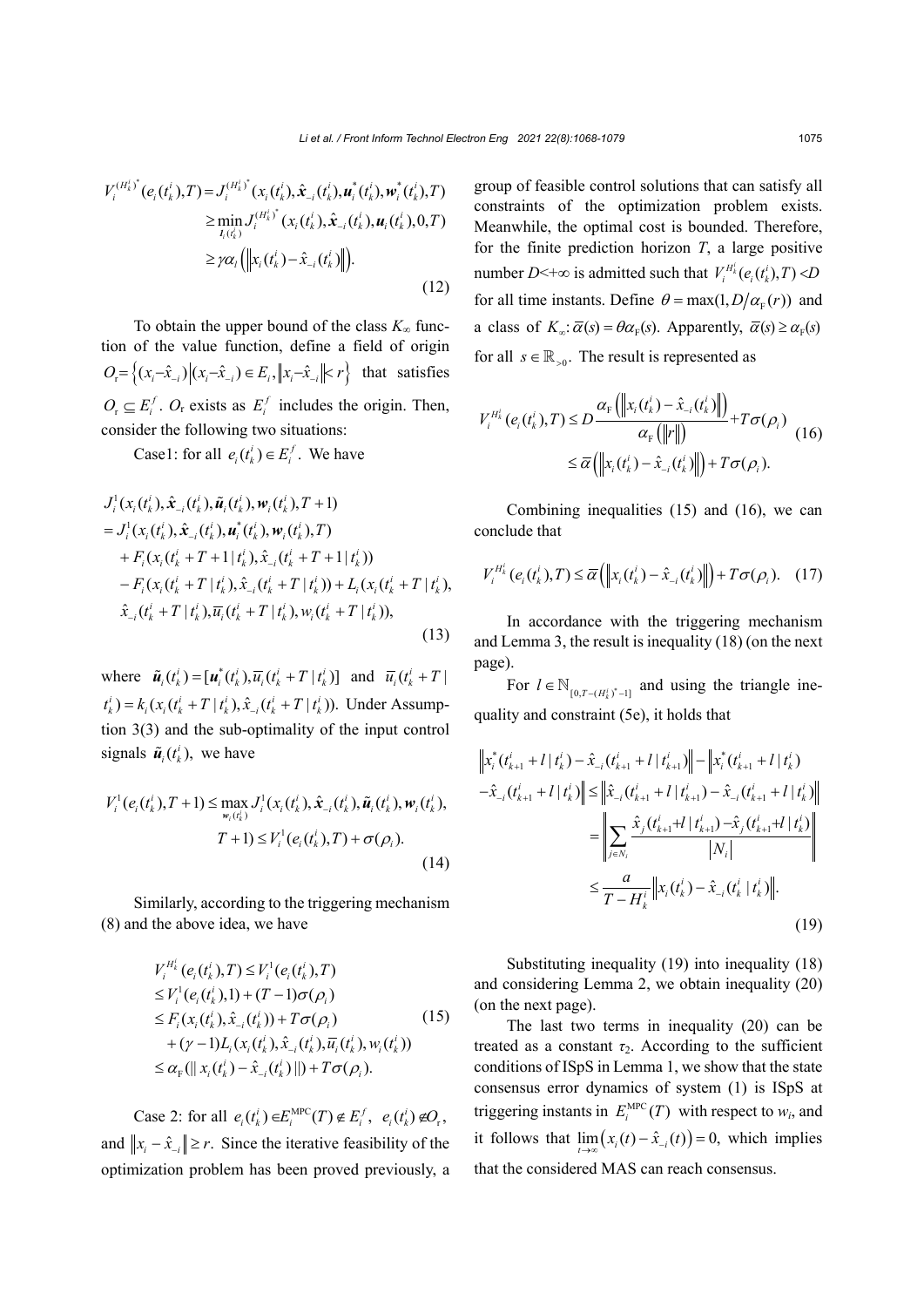$$
V_{i}^{(H_{k+1}^i)}(x_i(t_{k+1}^i), T) - V_{i}^{(H_{k}^i)}(x_i(t_k^i), T)
$$
  
\n
$$
\leq V_{i}^{1}(x_i(t_{k+1}^i), T) - V_{i}^{(H_{k}^i)}(x_i(t_k^i), T)
$$
  
\n
$$
\leq \sum_{l=0}^{T-(H_{k}^i)^{*}-1} (\left\|x_i(t_{k+1}^i + l | t_k^i) - \hat{x}_{-i}(t_{k+1}^i + l | t_{k+1}^i) \right\| + \left\|x_i^*(t_{k+1}^i + l | t_k^i) - \hat{x}_{-i}(t_{k+1}^i + l | t_k^i) \right\|)
$$
  
\n
$$
+ \sum_{l=T-(H_{k}^i)^*}^{T-1} (\left\|x_i(t_{k+1}^i + l | t_{k+1}^i) - \hat{x}_{-i}(t_{k+1}^i + l | t_{k+1}^i) \right\| + \lambda \left\| \overline{u}_i(t_{k+1}^i + l | t_{k+1}^i) \right\| - \psi \left\| w_i(t_k^i + l | t_k^i) \right\| \right)
$$
  
\n
$$
- \sum_{l=0}^{(H_{k}^i)^*-1} \gamma (\left\|x_i^*(t_k^i + l | t_k^i) - \hat{x}_{-i}(t_k^i + l | t_k^i) \right\| + \lambda \left\|u_i^*(t_k^i + l | t_k^i) \right\| - \psi \left\|w_i(t_k^i + l | t_k^i) \right\|)
$$
  
\n
$$
+ F_i(x_i(t_{k+1}^i + T | t_{k+1}^i), \hat{x}_{-i}(t_k^i + T | t_{k+1}^i)) - F_i(x_i(t_k^i + T | t_k^i), \hat{x}_{-i}(t_k^i + T | t_k^i)).
$$
  
\n
$$
V_i^{(H_{k+1}^i)}(x_i(t_{k+1}^i), T) - V_i^{(H_k^i)}(x_i(t_k^i), T)
$$
  
\n
$$
\leq \sum_{l=0}^{T-(H_{k}^i)^*-1} \frac{a}{T - H_k^i} \left\|x_i(t_k^i) - \hat{x}_{-i}(t
$$

#### **5 Simulations**

Considering a four-agent cart-damper-spring system, the dynamics of each agent is

$$
\begin{cases}\n x_{i,1}(t_{k+1}^i) = x_{i,1}(t_k^i) + x_{i,2}(t_k^i)T_i, \\
x_{i,2}(t_{k+1}^i) = -\frac{k_i T_i}{M_i} e^{-x_{i,1}(t_k^i)} x_{i,1}(t_k^i) + \frac{M_i - h_i T_i}{M_i} x_{i,2}(t_k^i) \tag{21} \\
+ \frac{T_i}{M_i} u_i(t_k^i) + \frac{T_i}{M_i} w_i(t_k^i),\n\end{cases}
$$

where  $x_{i,1}$  and  $x_{i,2}$  express the displacement of the cart and its velocity, respectively, and  $k_f$ =0.25 N/m is the linear spring factor,  $h_i=1.20$  N·s/m is the damper factor,  $M_i=1$  kg is the mass of the cart, and  $T_i=0.4$  s is the sampling period. For simplicity, each agent has the same system parameters. The input control force is  $u_i$ , which is limited to  $-2 \le u_i \le 2$ . The additive disturbance constraint is set as −0.2≤*wi*≤0.4. In addition, each agent can communicate with its neighbor agents.

For the four agents, their neighboring sets are  $N_1$ ={2},  $N_2$ ={1, 3},  $N_3$ ={2, 4}, and  $N_4$ ={3}. Some parameters obtained offline are selected as *T*=5, *λ*=0.01, *H*<sub>max</sub>=4,  $\psi$ =2, *α*=0.2, *E*<sup>*f*</sup> = 2, and *β*<sup>*i*=3</sup> for all *i*'s. The auxiliary local feedback control gain and the initial state of four agents are designed as  $k=[-0.6,$ −0.4; −0.6, −0.4; −0.5, −0.3; −0.5, −0.4] and *x*=[3.4, −1.5; 0.6, 0.5; −1.2, 2; 2.5, −1.2], respectively. Using the MATLAB fminimax module, the proposed selftriggered DMPC consensus algorithm is executed. To show the performance level under Algorithm 1, we consider two configurations of *γ*=0.85 and *γ*=0.5 on the constrained min–max optimization problems. Parameter *k* represents the number of samples. The performance results are shown in Figs. 1 and 2. For each agent, Figs. 1a and 1b display the state trajectories of each agent, while Fig. 1c displays the control inputs. Figs. 2a and 2b display the corresponding triggering instants of each agent, showing that all triggering intervals converge to  $H_{\text{max}}=4$ . It can be observed that a smaller *γ* has a lower triggering frequency, which suggests that the burden of communication can be reduced. For further comparisons, we use time-driven DMPC with the same parameters when *γ*=0.85 to obtain results. The comparison of number of triggering times regarding different *γ*'s and time-driven parameter is presented in Table 1, which shows that the self-triggered approach significantly reduces the communication cost. Figs. 3a and 3b plot the evolution of system states using self-triggered and time-driven control, respectively. Note that the performance of self-triggered control is comparable with that of time-driven control, where the considered MAS reaches consensus in two strategies. Fig. 3c provides the control inputs of two strategies.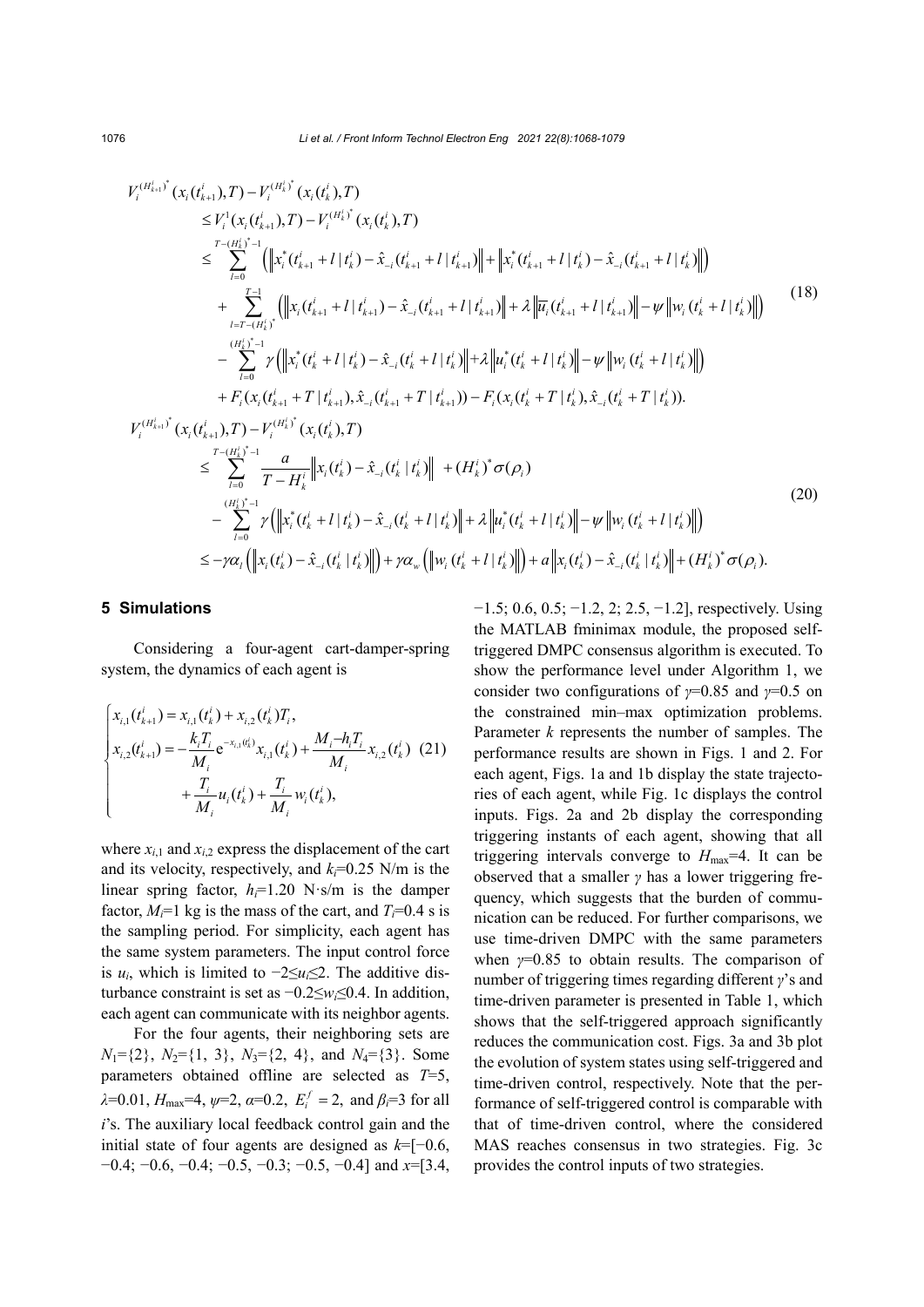

**Fig. 1** Trajectories of system states  $x_{i,1}$  (a),  $x_{i,2}$  (b), and  $u_i$  (c) with  $\gamma=0.85$  (solid lines) and  $\gamma=0.5$  (dashed lines)



**Fig. 2 Triggering instants with** *γ***=0.5 (a) and** *γ***=0.85 (b)**



**Fig. 3** State trajectories  $x_{i,1}$  (a),  $x_{i,2}$  (b), and  $u_i$  (c) using self-triggered (solid lines) and time-driven (dashed lines) control

**Table 1 Comparison of total number of triggering times**

| Control parameter |          |                              | Total      |
|-------------------|----------|------------------------------|------------|
|                   |          | Average number of            | number of  |
|                   |          | triggering times             | triggering |
|                   |          |                              | times      |
| Time-driven       |          | 1.000 (for agents $1-4$ )    | 100        |
| Self-             | $v=0.85$ | $3.571$ (for agents 1 and 2) | 30         |
| triggered         |          | $3.125$ (for agents 3 and 4) |            |
|                   |          | 3.571 (for agents $1-4$ )    | 28         |

# **6 Conclusions**

In this study, a robust DMPC method has been used to study the consensus problem of discrete

nonlinear MAS with additive disturbances. We have proposed a self-triggered control scheduler based on a min–max optimization problem to determine the control inputs and maximize the triggering interval. The control sequence updates and transmits at only triggering instants, which can significantly reduce communication costs. The conditions that guarantee the feasibility of the algorithm and the consensus over the perturbed nonlinear MAS are sufficient and practicable, and we have used the invariant set theory to realize ISpS with respect to the state consensus error to ensure that the closed-loop MAS can achieve consensus. Furthermore, simulation examples have shown the effectiveness of the algorithm.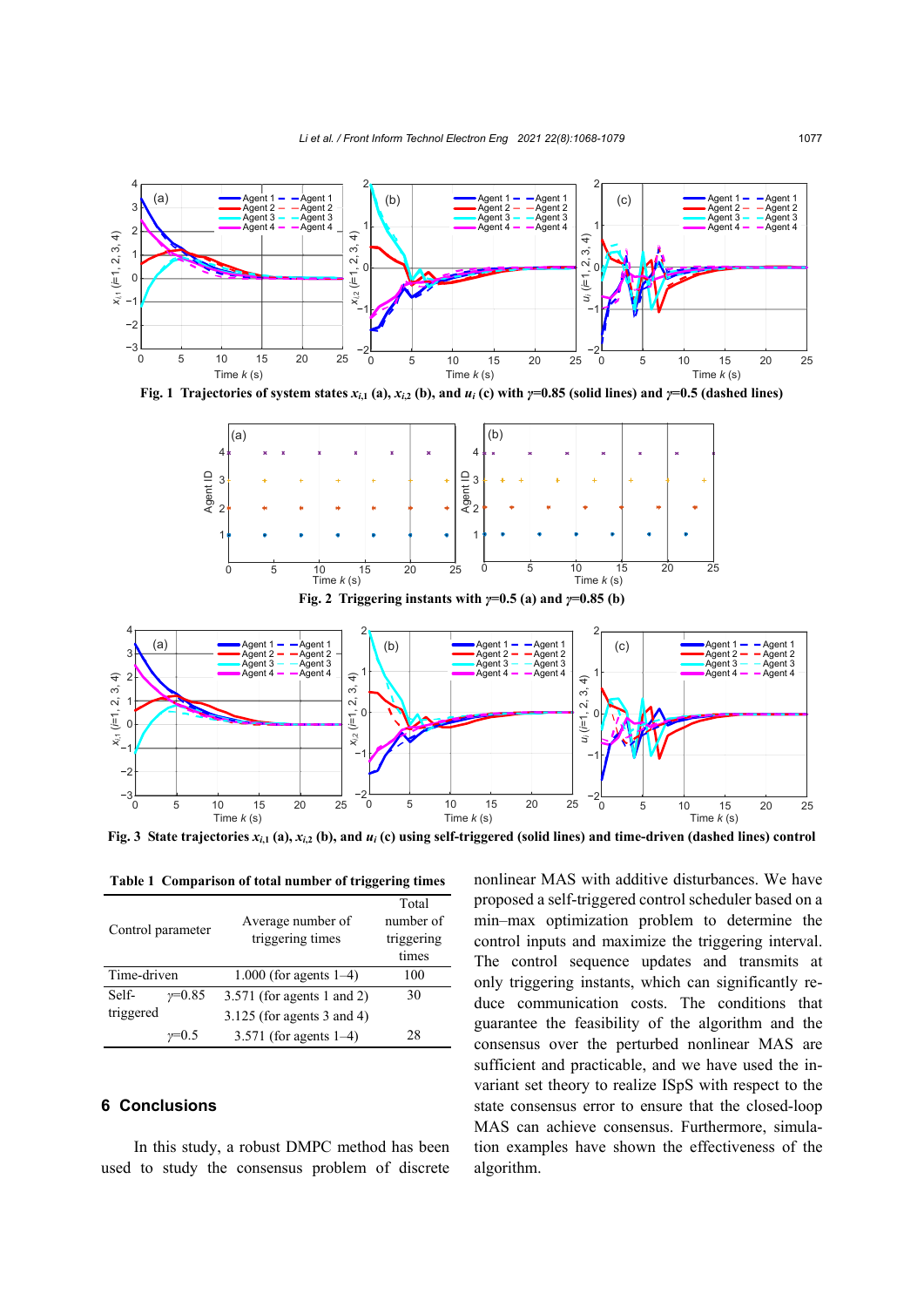#### **Contributors**

Qingling WANG, Yanxu SU, and Changyin SUN guided the research. Jiaqi LI performed the experiments and drafted the manuscript. Qingling WANG and Yanxu SU helped organize the manuscript. Jiaqi LI revised and finalized the paper.

#### **Compliance with ethics guidelines**

Jiaqi LI, Qingling WANG, Yanxu SU, and Changyin SUN declare that they have no conflict of interest.

#### **References**

- Al-Gherwi W, Budman H, Elkamel A, 2013. A robust distributed model predictive control based on a dual-mode approach. *Comput Chem Eng*, 50(5):130-138. https://doi.org/10.1016/j.compchemeng.2012.11.002
- Cheng ZM, Zhang HT, Fan MC, et al., 2015. Distributed consensus of multi-agent systems with input constraints: a model predictive control approach. *IEEE Trans Circ Syst I*, 62(3):825-834.

https://doi.org/10.1109/TCSI.2014.2367575

- Dunbar WB, 2005. A distributed receding horizon control algorithm for dynamically coupled nonlinear systems. Proc 44<sup>th</sup> IEEE Conf on Decision and Control, p.6673-6679. https://doi.org/10.1109/CDC.2005.1583234
- Feng YM, Yang XS, Song Q, et al., 2018. Synchronization of memristive neural networks with mixed delays via quantized intermittent control. *Appl Math Comput*, 339:874- 887. https://doi.org/10.1016/j.amc.2018.08.009
- Ferrara A, Oleari AN, Sacone S, et al., 2012. An eventtriggered model predictive control scheme for freeway systems. Proc 51<sup>st</sup> IEEE Conf on Decision and Control, p.6975-6982.

https://doi.org/10.1109/CDC.2012.6426241

- Gao YL, Dai L, Xia YQ, et al., 2017. Distributed model predictive control for consensus of nonlinear second-order multi-agent systems. *Int J Rob Nonl Contr*, 27(5):830- 842. https://doi.org/10.1002/rnc.3603
- Hashimoto K, Adachi S, Dimarogonas DV, 2017. Selftriggered model predictive control for nonlinear inputaffine dynamical systems via adaptive control samples selection. *IEEE Trans Autom Contr*, 62(1):177-189. https://doi.org/10.1109/TAC.2016.2537741
- Heemels WPMH, Johansson KH, Tabuada P, 2012. An introduction to event-triggered and self-triggered control. Proc 51<sup>st</sup> IEEE Conf on Decision and Control, p.3270-3285. https://doi.org/10.1109/CDC.2012.6425820
- Lazar M, de la Peña DM, Heemels WPMH, et al., 2008. On input-to-state stability of min–max nonlinear model predictive control. *Syst Contr Lett*, 57(1):39-48. https://doi.org/10.1016/j.sysconle.2007.06.013
- Lehmann D, Henriksson E, Johansson KH, 2013. Eventtriggered model predictive control of discrete-time linear systems subject to disturbances. European Control Conf, p.1156-1161. https://doi.org/10.23919/ecc.2013.6669580
- Li HP, Shi Y, 2014. Event-triggered robust model predictive

control of continuous-time nonlinear systems. *Automatica*, 50(5):1507-1513.

https://doi.org/10.1016/j.automatica.2014.03.015

Li HP, Yan WS, 2015. Receding horizon control based consensus scheme in general linear multi-agent systems. *Automatica*, 56:12-18.

https://doi.org/10.1016/j.automatica.2015.03.023

- Li HP, Shi Y, Yan WS, 2016. On neighbor information utilization in distributed receding horizon control for consensus-seeking. *IEEE Trans Cybern*, 46(9):2019- 2027. https://doi.org/10.1109/TCYB.2015.2459719
- Li HP, Yan WS, Shi Y, 2018. Triggering and control codesign in self-triggered model predictive control of constrained systems: with guaranteed performance. *IEEE Trans Autom Contr*, 63(11):4008-4015. https://doi.org/10.1109/TAC.2018.2810514
- Liu CX, Li HP, Gao J, et al., 2018. Robust self-triggered min–max model predictive control for discrete-time nonlinear systems. *Automatica*, 89:333-339. https://doi.org/10.1016/j.automatica.2017.12.034
- Magni L, de Nicolao G, Scattolini R, et al., 2003. Robust model predictive control for nonlinear discrete‐time systems. *Int J Rob Nonl Contr*, 13(3-4):229-246. https://doi.org/10.1002/rnc.815
- Mayne DQ, Rawlings JB, Rao CV, et al., 2000. Constrained model predictive control: stability and optimality. *Automatica*, 36(6):789-814.

https://doi.org/10.1016/S0005-1098(99)00214-9

- Mi XX, Zou YY, Li SY, et al., 2020. Self-triggered DMPC design for cooperative multiagent systems. *IEEE Trans Ind Electr*, 67(1):512-520. https://doi.org/10.1109/TIE.2019.2896098
- Mohamed TH, Bevrani H, Hassan AA, et al., 2011. Decentralized model predictive based load frequency control in an interconnected power system. *Energy Conv Manag*, 52(2):1208-1214.

https://doi.org/10.1016/j.enconman.2010.09.016

- Müller MA, Reble M, Allgöwer F, 2012. Cooperative control of dynamically decoupled systems via distributed model predictive control. *Int J Rob Nonl Contr*, 22(12):1376- 1397. https://doi.org/10.1002/rnc.2826
- Rosolia U, Carvalho A, Borrelli F, 2017. Autonomous racing using learning model predictive control. American Control Conf, p.5115-5120.
- https://doi.org/10.23919/ACC.2017.7963748 Su YX, Shi Y, Sun CY, 2019a. Distributed model predictive control for tracking consensus of linear multiagent systems with additive disturbances and time-varying com-
- munication delays. *IEEE Trans Cybern*, 51(7):3813-3823. https://doi.org/10.1109/TCYB.2019.2939732 Su YX, Wang QL, Sun CY, 2019b. Self-triggered robust
- model predictive control for nonlinear systems with bounded disturbances. *IET Contr Theor Appl*, 13(9): 1336-1343. https://doi.org/10.1049/iet-cta.2018.5459
- Summers TH, Lygeros J, 2012. Distributed model predictive consensus via the alternating direction method of multi-